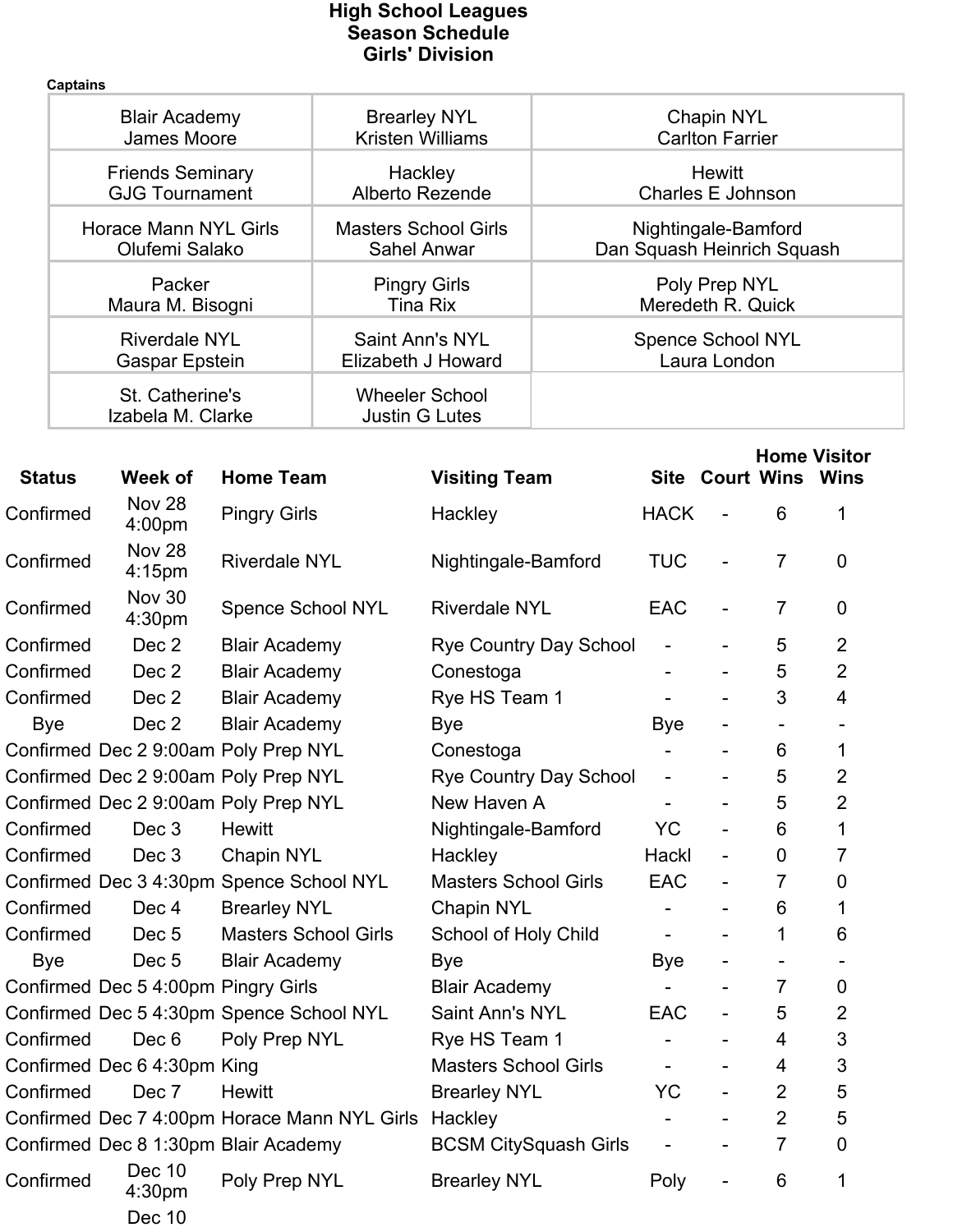| Confirmed  | 4:30pm                              | <b>Spence School NYL</b>                                           | Nightingale-Bamford          | EAC          |                          | 7              | $\mathbf 0$    |
|------------|-------------------------------------|--------------------------------------------------------------------|------------------------------|--------------|--------------------------|----------------|----------------|
| Confirmed  | Dec 10<br>5:15 <sub>pm</sub>        | Saint Ann's NYL                                                    | <b>Chapin NYL</b>            | <b>EAC</b>   |                          | $\overline{7}$ | $\mathbf 0$    |
| Scheduled  | Dec 11<br>5:00pm                    | Nightingale-Bamford                                                | <b>Horace Mann NYL Girls</b> |              |                          |                |                |
| Confirmed  | Dec 12                              | <b>Riverdale NYL</b>                                               | <b>Chapin NYL</b>            |              |                          | 3              | 4              |
| Confirmed  | <b>Dec 12</b><br>4:00pm             | Agnes Irwin JV                                                     | <b>Blair Academy</b>         |              |                          | 6              | $\mathbf 1$    |
| Confirmed  | Dec 12<br>4:00 <sub>pm</sub>        | <b>Brearley NYL</b>                                                | Saint Ann's NYL              | Harva        |                          | 2              | 5              |
| Confirmed  | Dec 13<br>5:15pm                    | Saint Ann's NYL                                                    | <b>Hewitt</b>                | EAC          |                          | $\overline{7}$ | $\mathbf 0$    |
| Confirmed  | Dec 14<br>4:00pm                    | <b>Brearley NYL</b>                                                | <b>Spence School NYL</b>     | <b>HVC</b>   |                          | $\pmb{0}$      | $\overline{7}$ |
| Confirmed  | Dec 17<br>5:15pm                    | Saint Ann's NYL                                                    | Nightingale-Bamford          | <b>EAC</b>   |                          | 5              | $\overline{2}$ |
| Confirmed  | Dec 19                              | <b>Brearley NYL</b>                                                | <b>Riverdale NYL</b>         | Harv         |                          | 5              | $\overline{2}$ |
| Confirmed  | Dec 19<br>4:30pm                    | Hackley                                                            | <b>Spence School NYL</b>     | <b>HACK</b>  | $\overline{\phantom{0}}$ | $\mathbf 0$    | $\overline{7}$ |
| Scheduled  | Dec 19<br>5:00pm                    | <b>Masters School Girls</b>                                        | Packer                       | <b>MAST</b>  |                          |                |                |
| Confirmed  | Dec 20<br>4:30 <sub>pm</sub>        | Nightingale-Bamford                                                | <b>Spence School NYL</b>     | <b>HVC</b>   |                          | $\mathbf 0$    | $\overline{7}$ |
| <b>Bye</b> | Dec 20<br>5:00pm                    | <b>Masters School Girls</b>                                        | <b>Bye</b>                   | Bye          |                          |                |                |
|            | Confirmed Jan 5 2:00pm Pingry Girls |                                                                    | Lawrenceville                | P            |                          | 1              | 6              |
|            |                                     | Confirmed Jan 7 4:30pm BCSM CitySquash Girls Riverdale NYL         |                              | Ford         |                          | 4              | $\mathfrak{S}$ |
|            |                                     | Scheduled Jan 7 5:00pm Rye Country Day School Masters School Girls |                              | <b>RCDS</b>  |                          |                |                |
|            | Confirmed Jan 8 4:15pm Hewitt       |                                                                    | <b>Chapin NYL</b>            | <b>YC</b>    |                          | 0              | 7              |
|            |                                     | Confirmed Jan 9 4:00pm Riverdale NYL                               | Poly Prep NYL                |              |                          | 3              | 4              |
|            |                                     | Scheduled Jan 9 4:00pm Blair Academy                               | <b>Pingry Girls</b>          | P            |                          |                |                |
|            |                                     | Confirmed Jan 9 4:15pm Horace Mann NYL Girls                       | Nightingale-Bamford          |              |                          | 5              | $\overline{2}$ |
|            | Scheduled Jan 9 4:15pm Hewitt       |                                                                    | Kent School                  | <b>YC</b>    |                          |                |                |
|            | Confirmed Jan 9 4:30pm Hackley      |                                                                    | Saint Ann's NYL              | <b>Hackl</b> |                          | 1              | $6\phantom{1}$ |
| Confirmed  | <b>Jan 10</b><br>4:00 <sub>pm</sub> | <b>Hewitt</b>                                                      | <b>Spence School NYL</b>     | <b>YC</b>    |                          | $\mathbf 0$    | $\overline{7}$ |
| Confirmed  | Jan 10<br>4:00pm                    | Nightingale-Bamford                                                | Saint Ann's NYL              | <b>TBD</b>   |                          | 3              | 4              |
| Confirmed  | Jan 11<br>4:15pm                    | Poly Prep NYL                                                      | <b>Horace Mann NYL Girls</b> |              |                          | 4              | 3              |
| Confirmed  | Jan 11<br>4:30pm                    | <b>Riverdale NYL</b>                                               | Hackley                      | <b>TUC</b>   | $\overline{\phantom{0}}$ | 6              | $\mathbf 1$    |
| Confirmed  | Jan 11<br>4:30 <sub>pm</sub>        | Spence School NYL                                                  | <b>Brearley NYL</b>          | <b>EAC</b>   |                          | 5              | $\overline{2}$ |
| Confirmed  | Jan 12                              | <b>Blair Academy</b>                                               | Mercersburg                  |              |                          | 5              | $\overline{2}$ |
| Scheduled  | <b>Jan 12</b>                       | <b>Blair Academy</b>                                               | The Hill School              |              |                          |                |                |
| Confirmed  | Jan 14                              | Nightingale-Bamford                                                | Chapin NYL                   | HC           |                          | 4              | 3              |
| Confirmed  | Jan 14<br>4:15pm<br>Jan 14          | <b>Riverdale NYL</b>                                               | <b>Masters School Girls</b>  |              |                          | $\overline{7}$ | $\mathbf 0$    |
|            |                                     |                                                                    |                              |              |                          |                |                |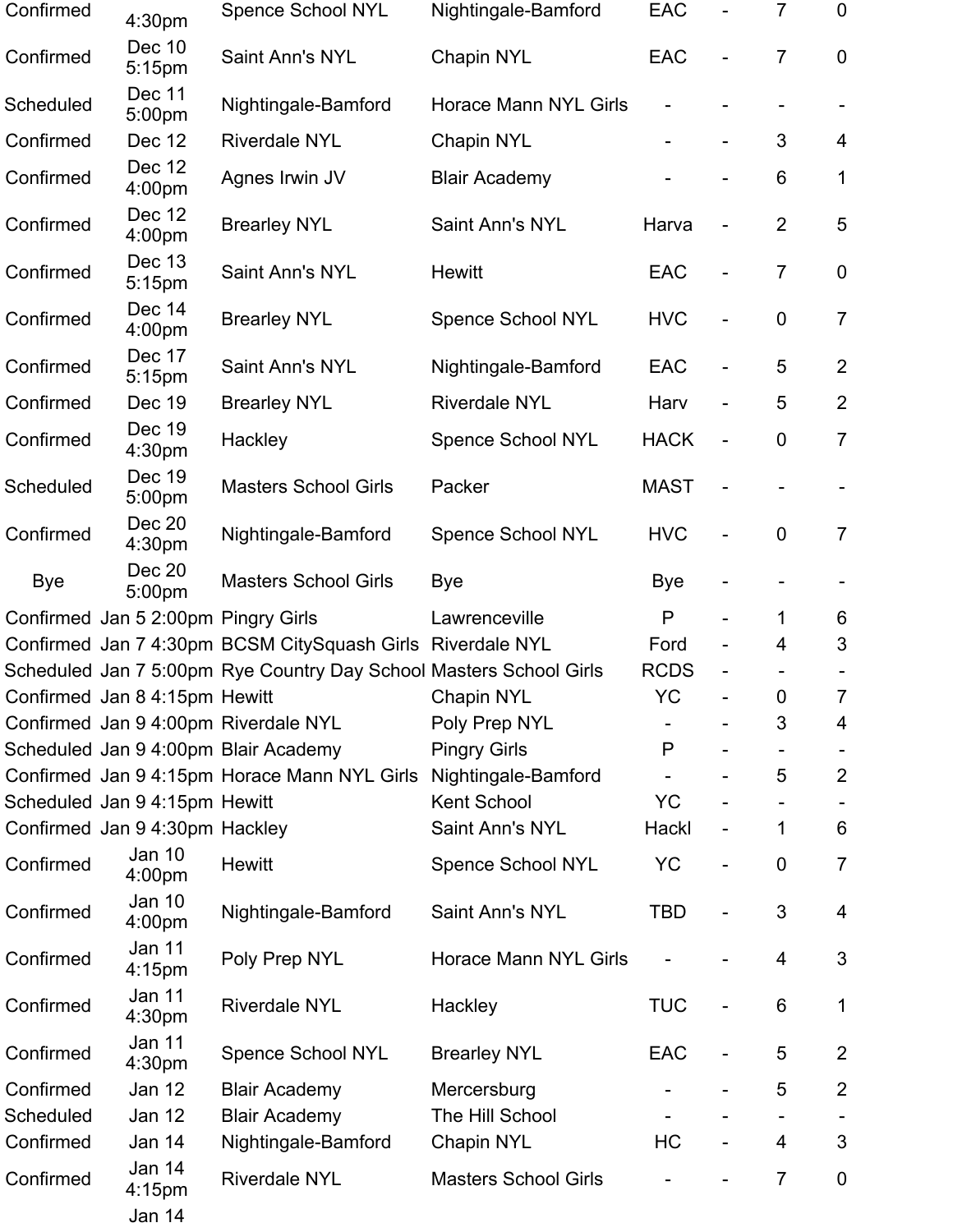| Confirmed | 4:30pm                              | Saint Ann's NYL                             | <b>Spence School NYL</b>         | <b>EAC</b>     |                              | 4              | 3                       |
|-----------|-------------------------------------|---------------------------------------------|----------------------------------|----------------|------------------------------|----------------|-------------------------|
| Confirmed | Jan 15<br>4:00 <sub>pm</sub>        | <b>Brearley NYL</b>                         | <b>Hewitt</b>                    | HC             |                              | $\overline{7}$ | $\mathbf 0$             |
| Confirmed | Jan 15<br>5:00pm                    | <b>Masters School Girls</b>                 | <b>Horace Mann NYL Girls</b>     |                |                              | $\overline{2}$ | 5                       |
| Confirmed | <b>Jan 16</b>                       | <b>Riverdale NYL</b>                        | <b>Brearley NYL</b>              | <b>TUC</b>     | $\overline{a}$               | 3              | $\overline{4}$          |
| Confirmed | <b>Jan 16</b><br>4:00 <sub>pm</sub> | Poly Prep NYL                               | <b>Pingry Girls</b>              |                |                              | 3              | $\overline{\mathbf{4}}$ |
| Confirmed | Jan 17                              | <b>Masters School Girls</b>                 | <b>Greens Farms Academy MAST</b> |                | $\overline{\phantom{0}}$     | $\overline{2}$ | 5                       |
| Confirmed | Jan 17<br>5:15pm                    | <b>Chapin NYL</b>                           | Saint Ann's NYL                  | <b>EAC</b>     | $\overline{a}$               | $\mathbf 1$    | $6\phantom{1}6$         |
| Confirmed | Jan 18                              | <b>Riverdale NYL</b>                        | Avenues                          |                | $\overline{\phantom{0}}$     | $\overline{7}$ | $\mathbf 0$             |
| Confirmed | <b>Jan 18</b><br>4:00pm             | Hackley                                     | <b>Horace Mann NYL Girls</b>     | $\overline{a}$ | $\overline{\phantom{0}}$     | $\overline{2}$ | 5                       |
| Confirmed | <b>Jan 23</b>                       | Hackley                                     | <b>Riverdale NYL</b>             | <b>Hack</b>    | $\overline{\phantom{0}}$     | 5              | $\overline{2}$          |
| Confirmed | <b>Jan 23</b><br>4:00pm             | <b>Brearley NYL</b>                         | <b>Masters School Girls</b>      |                | $\overline{\phantom{0}}$     | 6              | $\mathbf{1}$            |
| Scheduled | <b>Jan 23</b><br>4:00 <sub>pm</sub> | <b>Hewitt</b>                               | Saint Ann's NYL                  | <b>YC</b>      |                              |                |                         |
| Confirmed | <b>Jan 23</b><br>4:15pm             | Poly Prep NYL                               | Horace Mann NYL Girls            |                |                              | $\overline{4}$ | 3                       |
| Confirmed | <b>Jan 23</b><br>4:30 <sub>pm</sub> | <b>Spence School NYL</b>                    | Chapin NYL                       | <b>EAC</b>     |                              | 6              | $\mathbf 1$             |
| Scheduled | <b>Jan 23</b><br>4:45pm             | St. Luke's School                           | <b>Masters School Girls</b>      |                |                              |                |                         |
| Confirmed | <b>Jan 24</b>                       | Hackley                                     | <b>Masters School Girls</b>      | <b>HACK</b>    | $\overline{\phantom{a}}$     | $\overline{7}$ | $\overline{0}$          |
| Scheduled | <b>Jan 24</b><br>3:45 <sub>pm</sub> | <b>Pingry Girls</b>                         | <b>Agnes Irwin School</b>        | <b>AIS</b>     |                              |                |                         |
| Confirmed | <b>Jan 24</b><br>4:30pm             | Spence School NYL                           | <b>Hewitt</b>                    | EAC            |                              | 7              | $\mathbf 0$             |
| Scheduled | <b>Jan 25</b><br>4:00 <sub>pm</sub> | Hackley                                     | Poly Prep NYL                    |                |                              |                |                         |
| Confirmed | Jan 26                              | <b>Blair Academy</b>                        | Rye HS Team 1                    |                | $\qquad \qquad \blacksquare$ | 3              | 4                       |
| Confirmed | Jan 28<br>5:15pm                    | Saint Ann's NYL                             | <b>Brearley NYL</b>              | EAC            |                              | 6              | 1                       |
| Confirmed | <b>Jan 29</b>                       | <b>Chapin NYL</b>                           | <b>Hewitt</b>                    |                |                              | $\overline{2}$ | 5                       |
| Scheduled | <b>Jan 30</b>                       | <b>Blair Academy</b>                        | Lawrenceville                    |                |                              |                |                         |
| Scheduled | <b>Jan 30</b><br>3:45 <sub>pm</sub> | <b>Pingry Girls</b>                         | <b>Greenwich Academy B</b>       | GA             |                              |                |                         |
| Confirmed | Feb 1                               | Chapin NYL                                  | <b>Brearley NYL</b>              |                |                              | $\overline{2}$ | 5                       |
| Confirmed | Feb 4                               | Chapin NYL                                  | Nightingale-Bamford              | HC             |                              | 4              | 3                       |
| Confirmed | Feb <sub>5</sub>                    | <b>Spence School NYL</b>                    | Chapin NYL                       | EAC            |                              | 7              | $\boldsymbol{0}$        |
|           |                                     | Confirmed Feb 5 4:00pm Poly Prep NYL        | Hackley                          |                |                              | 1              | $6\phantom{1}6$         |
|           |                                     | Scheduled Feb 5 5:00pm Masters School Girls | Hackley                          | <b>MAST</b>    |                              |                |                         |
| Confirmed | Feb 6                               | Poly Prep NYL                               | <b>Riverdale NYL</b>             |                |                              | 5              | $\overline{2}$          |
| Confirmed | Feb 6                               | Nightingale-Bamford                         | <b>Chapin NYL</b>                | HC             |                              | 3              | 4                       |
|           | Scheduled Feb 6 4:00pm Hewitt       |                                             | Nightingale-Bamford              | <b>YC</b>      |                              |                |                         |
| Confirmed | Feb 7                               | <b>Spence School NYL</b>                    | Chapin NYL                       | EAC            | -                            | $\overline{7}$ | $\mathbf 0$             |
| Scheduled | Feb 8                               | Sacred Heart Greenwich Masters School Girls |                                  |                |                              |                |                         |